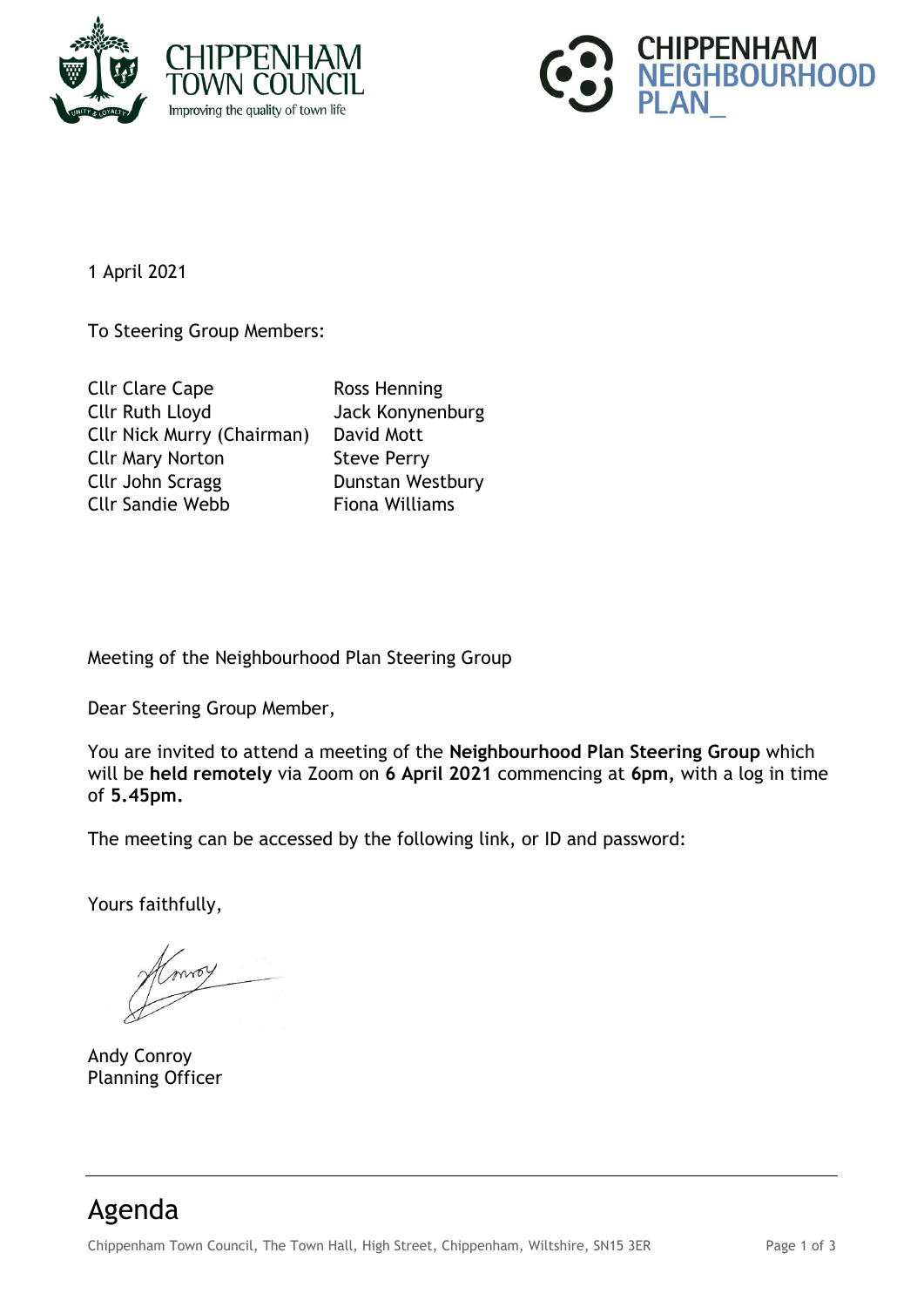## **Neighbourhood Plan Steering Group Meeting – 6 April 2021, 6pm, Remote Meeting (via Zoom)**

| 1. | <b>APOLOGIES FOR ABSENCE</b>                                                                                                                                                                                                                                                                                                                                                                                                                                                                                                                 |
|----|----------------------------------------------------------------------------------------------------------------------------------------------------------------------------------------------------------------------------------------------------------------------------------------------------------------------------------------------------------------------------------------------------------------------------------------------------------------------------------------------------------------------------------------------|
| 2. | DECLARATION OF INTEREST                                                                                                                                                                                                                                                                                                                                                                                                                                                                                                                      |
|    | All Members of the Steering Group are reminded to declare any pecuniary or non-<br>pecuniary interests they may have, in accordance with the Town Council's latest<br>approved Code of Conduct                                                                                                                                                                                                                                                                                                                                               |
| 3. | PROTOCOL FOR VIRTUAL MEETINGS OF THE NPSG                                                                                                                                                                                                                                                                                                                                                                                                                                                                                                    |
|    | To note, and to apply, the Protocol to this virtual meeting (copy attached)                                                                                                                                                                                                                                                                                                                                                                                                                                                                  |
| 4. | <b>MINUTES</b>                                                                                                                                                                                                                                                                                                                                                                                                                                                                                                                               |
|    | To approve as a correct record and to sign the draft minutes of the meeting held on 2<br>March 2021 (copy attached)                                                                                                                                                                                                                                                                                                                                                                                                                          |
| 5. | <b>CHAIRMAN'S ANNOUNCEMENTS</b>                                                                                                                                                                                                                                                                                                                                                                                                                                                                                                              |
| 6. | <b>WALPA UPDATE</b>                                                                                                                                                                                                                                                                                                                                                                                                                                                                                                                          |
|    | Chairman/Planning Officer to update Steering Group Members on recent WALPA actions                                                                                                                                                                                                                                                                                                                                                                                                                                                           |
| 7. | <b>COMMENTS ON VERSION 4 OF DRAFT PLAN</b>                                                                                                                                                                                                                                                                                                                                                                                                                                                                                                   |
|    | To provide any comments on Version 4 of the Draft Neighbourhood Plan & Annexes 1-3,<br>which have been revised as per amendments suggested by the Steering Group, the<br>Planning Consultant and the Planning Officer to Version 3:                                                                                                                                                                                                                                                                                                          |
|    | Notable changes to the Plan for the Steering Group to consider include:                                                                                                                                                                                                                                                                                                                                                                                                                                                                      |
|    | Revisions to Sustainability & Climate Change Introduction and Net Zero Carbon<br>supporting text and policy to reflect comments from CSE<br>Revisions to Sustainable Building Construction supporting text and policy to reflect<br>comments from Nick Hodges<br>Photographs added to Preparing the Plan, Green Infrastructure and Transport<br>$\bullet$<br>Chapters                                                                                                                                                                        |
|    | References to Preliminary Ecological Appraisal of River Avon by WWT made in<br>supporting text to Biodiversity, Green Corridors and River Green Corridor<br>Masterplan policy and Figure 8.3                                                                                                                                                                                                                                                                                                                                                 |
|    | Links to clean and track changes versions of each document below:                                                                                                                                                                                                                                                                                                                                                                                                                                                                            |
|    | Notable changes to the Chippenham Design Guide for the Steering Group to consider<br>include:                                                                                                                                                                                                                                                                                                                                                                                                                                                |
|    | Explanation as to why the three estates were chosen for housing design workshop<br>$\bullet$<br>added to Existing Housing Development in Chippenham section<br>Explanation of what a 'radiating' network might look like in terms of urban<br>$\bullet$<br>morphology, accompanied with figures, added to Masterplanning, Site Layout and<br><b>General Design Principles section</b><br>Explanation of what a 'radiating' network might look like in terms of transport,<br>accompanied with figure, added to Sustainable Transport section |